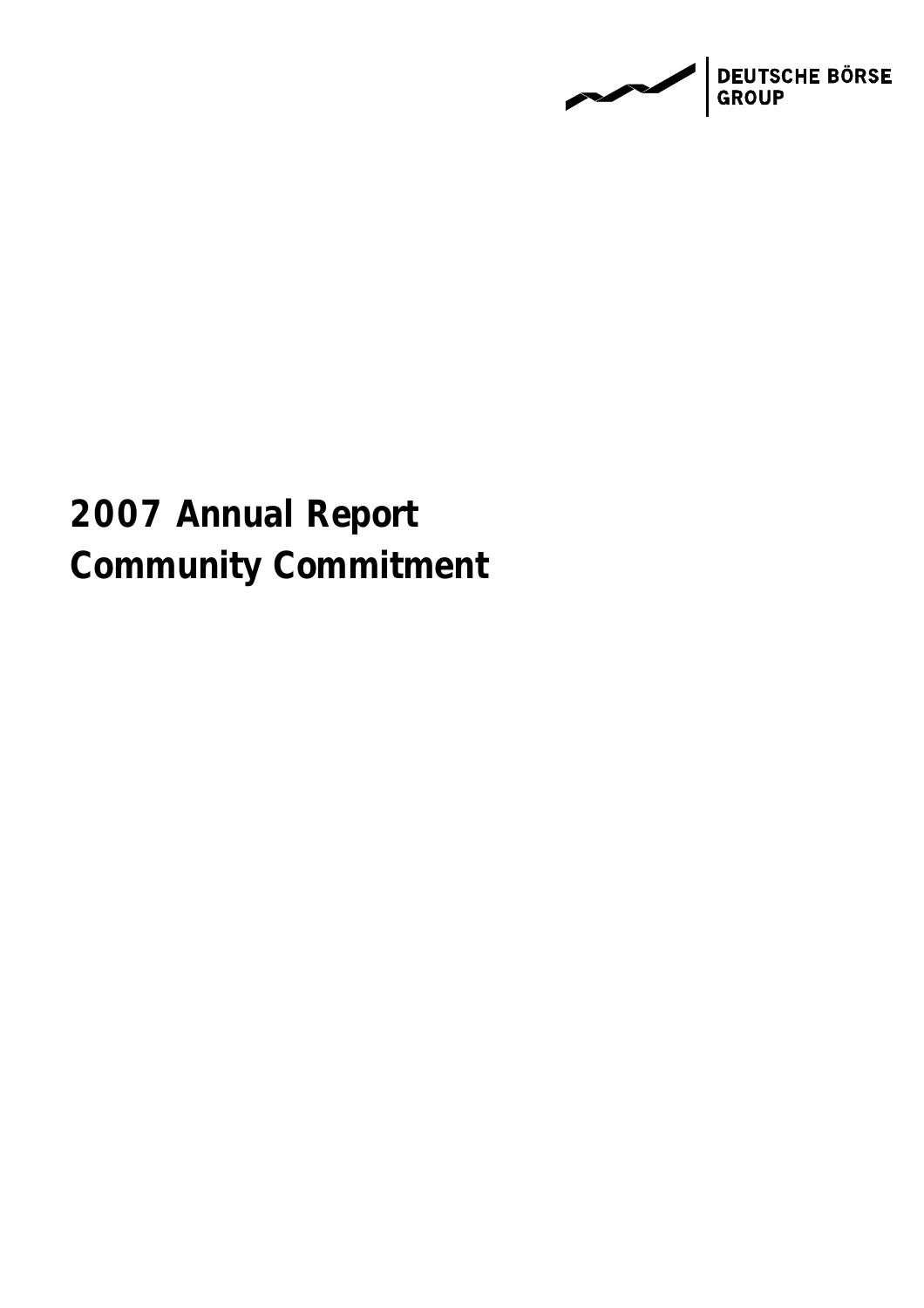# Community Commitment Annual Report 2007

# Content

| $\mathbf{1}$   |  |
|----------------|--|
| 2              |  |
| 2.1            |  |
| 2.2            |  |
| 2.3            |  |
| 3              |  |
| 3.1            |  |
| 3.2            |  |
| 3.3            |  |
| $\overline{4}$ |  |
| 4.1            |  |
| 4.2            |  |
| 4.3            |  |
| 5              |  |
| 5.1            |  |
| 5.2            |  |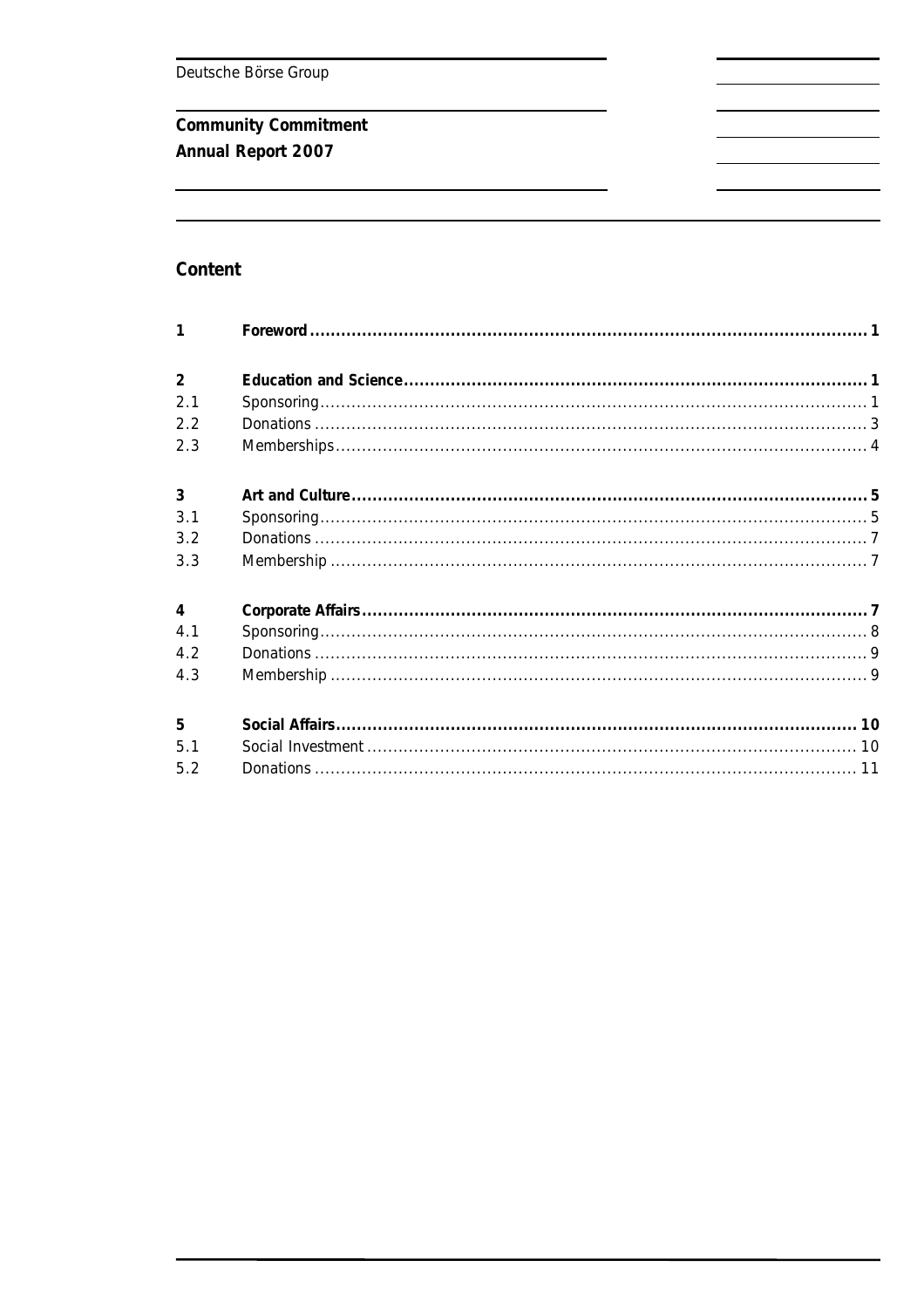**Community Commitment Annual Report 2007** 

Page 1

#### **1 Foreword**

Corporate Responsibility (CR) refers to a company's level of responsibility in whatever location its business activities impact on society in general, its employees, the environment and its business partners. More specifically CR stands for a corporate philosophy that puts transparency, ethical behavior and respect for stakeholders at the forefront of its entrepreneurial activities. In the CR concept approved by the Management Board of Deutsche Börse Group (DBG) the term "CR" includes among other things, "Community Commitment". In 2008 the DBG CR concept is to be expanded to include "Environment" and "Diversity".

This report provides an overview of the DBG's Group-wide Community Commitment (CC) activities in the calendar year 2007. It is divided into four sections "Education and Science", "Art and Culture", "Corporate Affairs" and "Social Affairs". It includes a selection of important projects and activities in 2007 in the four areas supported.

#### **2 Education and Science**

DBG sees its work in the field of Education and Science as the promotion of school institutions providing the training and advanced training of young people, as well as of academic institutions and events.

We devote our efforts to supporting universities, bestowed professorships, and research projects that focus on finance and capital markets. Moreover we promote innovative education concepts and academic projects of relevance for DBG.

#### **2.1 Sponsoring**

#### **2.1.1 Duke**

- Partner: Goethe Business School, Frankfurt/Main
- Commencement/duration of project: since 1999

The Goethe Business School is a foundation of Johann Wolfgang Goethe University in Frankfurt/Main and has close links with the Economics Faculty. In collaboration with the Duke University (USA) it offers a high-level, internationally geared further training course for executives (Duke Goethe Executive MBA), which in 2007 three high potential DBG employees were able to attend free of charge.

#### **2.1.2 Erasmus**

Partner: Teachers' Cooperative & Erasmus von Rotterdam School, Frankfurt/Main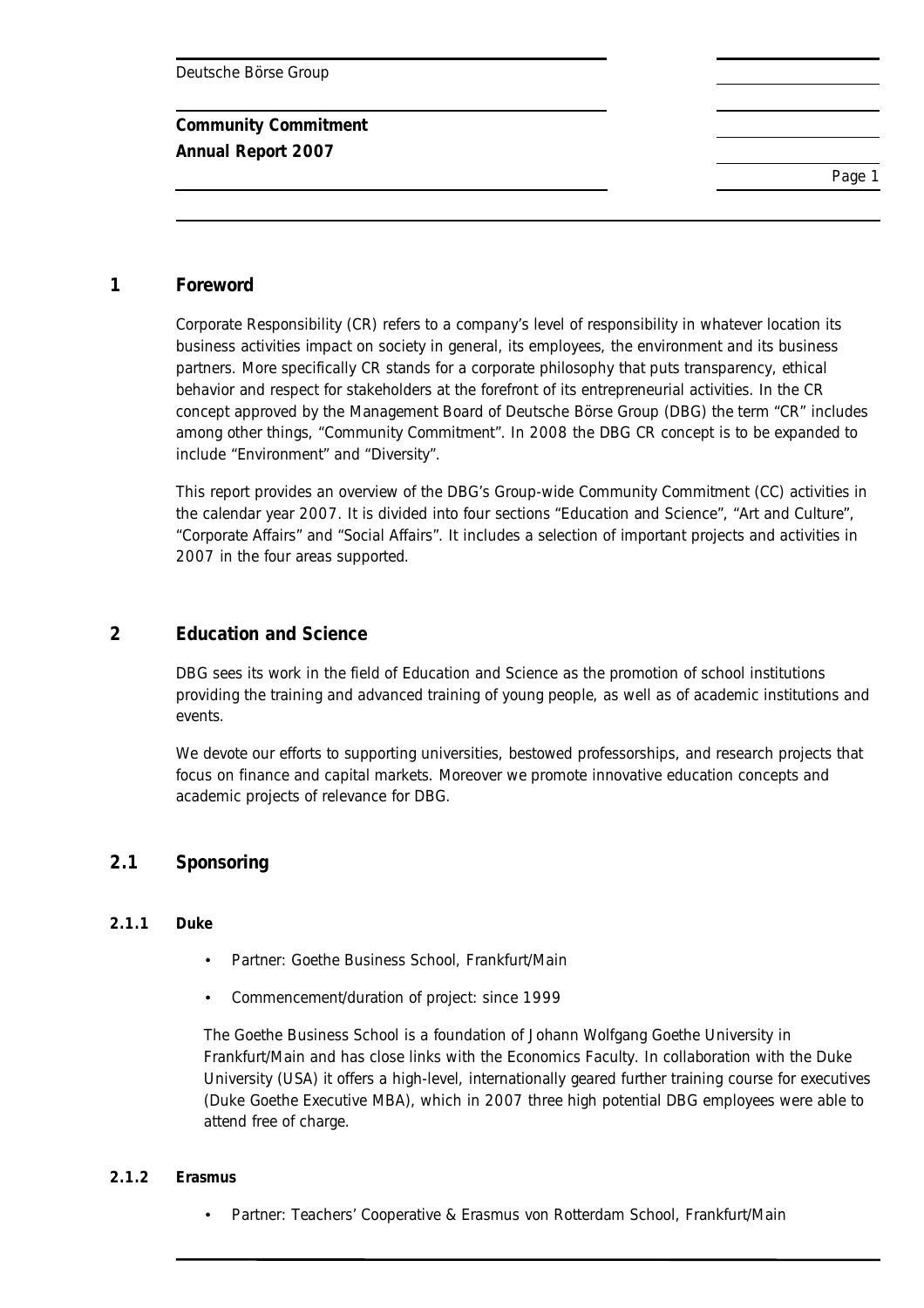| Deutsche Börse Group        |        |
|-----------------------------|--------|
| <b>Community Commitment</b> |        |
| Annual Report 2007          |        |
|                             | Page 2 |

• Commencement/duration of project: 2006, initially for three years with an option to prolong

At the beginning of the 2006-2007 school year the Teachers' Cooperative opened the Erasmus von Rotterdam School, a trilingual all-day primary school (and the only one of its kind in Germany), which also boasts a trilingual kindergarten and integrated all-day care facilities. For the 2008-2009 school year six places at the primary school will be offered to employees of DBG, the school's main sponsor.

#### **2.1.3 Economics of Exchanges**

- Partner: Gesellschaft für Kapitalmarktforschung e. V., Center for Financial Studies (CFS), Frankfurt/Main
- Commencement/duration of project: since 2007

Economics of Exchanges (XEcon) was established as a new field of work and additional division of the CFS. Headed by a program director this division builds up exchange-related expertise in the financial center of Frankfurt. In particular the XEcon research program includes the analysis of market players, market functions and sector structures, market microstructure research, the investigation of the "downstream area" (clearing, settlement, data provision), as well as the identification and analysis of changes in the competitor environment, technological advances and regulation.

- **2.1.4 Eurex/Deutsche Börse Group Scholarship** 
	- Partner: St. Anne's College, Oxford University
	- Commencement/duration of project: since 2007, initially for four years with an option to prolong

The scholarship is intended for extraordinarily gifted students worldwide who, on account of social circumstances, would otherwise be unable to study economics at Oxford University. During the summer vacation following their second or third year, the scholars complete an internship at Eurex.

#### **2.1.5 European Law School**

- Partner: European Law School (ELS) at Humboldt University, Berlin
- Commencement/duration of project: since 2007, initially for three years with an option to prolong

The ELS is a joint project of Humboldt University, King's College London, and Université Paris 2. This network offers the first education program with a European gearing featuring an obligatory course study abroad as part a law degree (European Lawyer). Within the space of five years, outstanding students have an opportunity to pass the first legal state examinations in Berlin and a Masters' degree providing professional qualifications in both London and Paris. During the course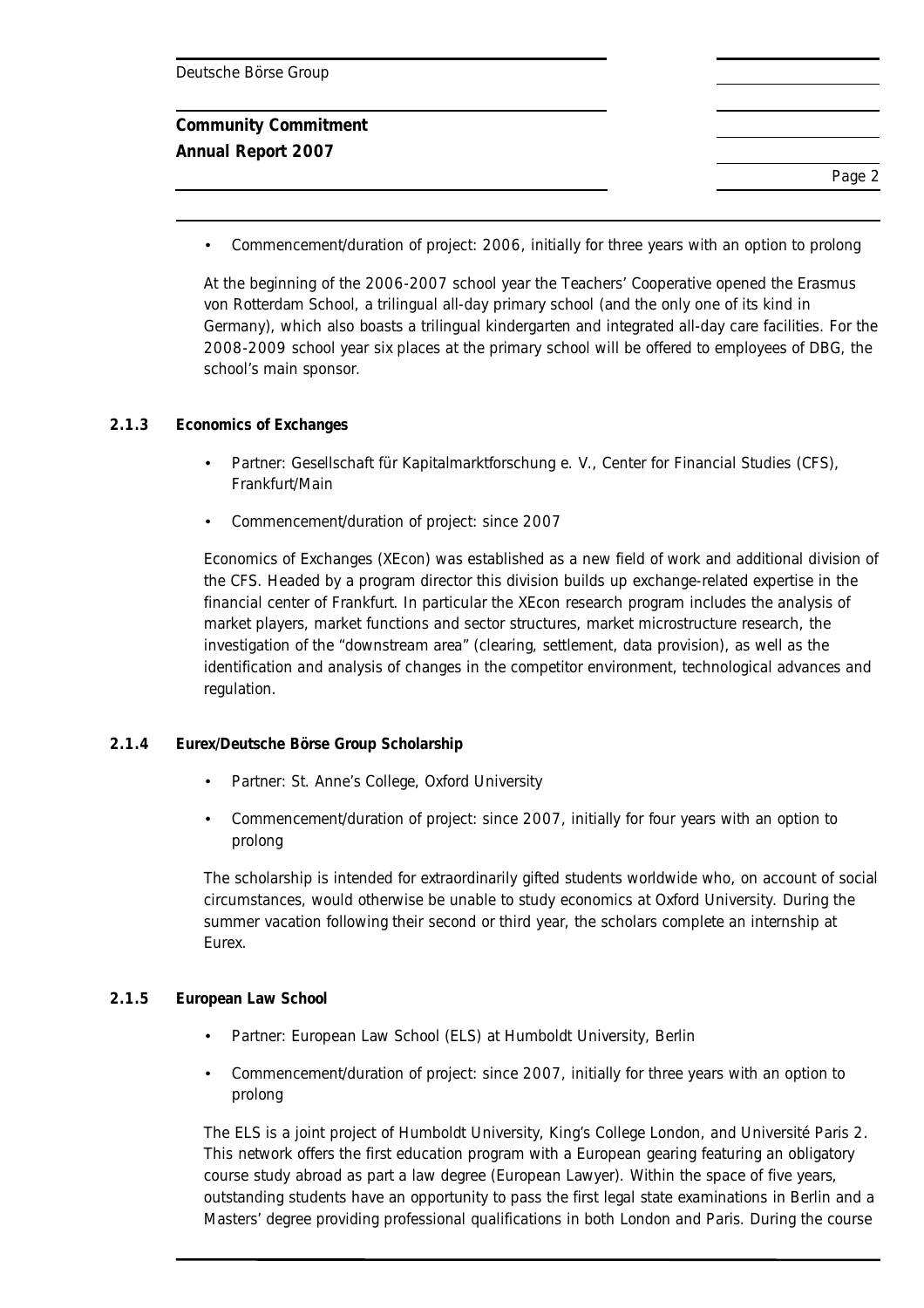# **Community Commitment**

**Annual Report 2007** 

Page 3

of their studies, students on the "European Lawyer "program can complete internships at sponsors, including DBG.

#### **2.1.6 Global Equity Markets Seminar**

- Partner: Zicklin School of Business, Baruch College, New York
- Commencement/duration of project: June 20 through 22, 2007

The Global Equity Markets Seminar (GEMS) provides participants with an extensive overview of how stock markets function. Five Deutsche Börse AG employees can attend the seminar free of charge.

#### **2.2 Donations**

- **2.2.1 European Business School** 
	- Institution: Foundation Chair at the European Business School (EBS), Oestrich-Winkel
	- In terms of research and teaching the topics the Chair of Bank and Finance Management headed by Prof. D. Schiereck addresses include Corporate Finance, Banking, Asset Pricing and Behavioral Finance. The study entitled "Going Public and Being Public: The Impact of the Listing Decision on the Cost of Capital – An International Comparison" was the result of collaboration between Prof. D. Schiereck and DBG.

#### **2.2.2 Center for Financial Studies**

• Institution: Center for Financial Studies (CFS) at Johann Wolfgang Goethe University, Frankfurt/Main

The CFS conducts independent, internationally geared research into financial markets, financial intermediaries and monetary economy, promotes dialog between academia and the finance industry and offers sound qualifications and further education, also in collaboration with various specialist departments at DBG.

#### **2.2.3 Institute for Law and Finance**

• Institution: Institute for Law and Finance (ILF) at Johann Wolfgang Goethe University, Frankfurt/Main

The ILF offers a two-semester, English language course leading to the degree of "Magister Legum, LL.M. (Finance)". Graduates with above-average qualifications in Law or Economics from Germany and abroad represent the course's target group.

#### **2.2.4 Paul Hindemith School**

• Institution: Paul Hindemith School, integrative comprehensive school, Gallus, Frankfurt/ Main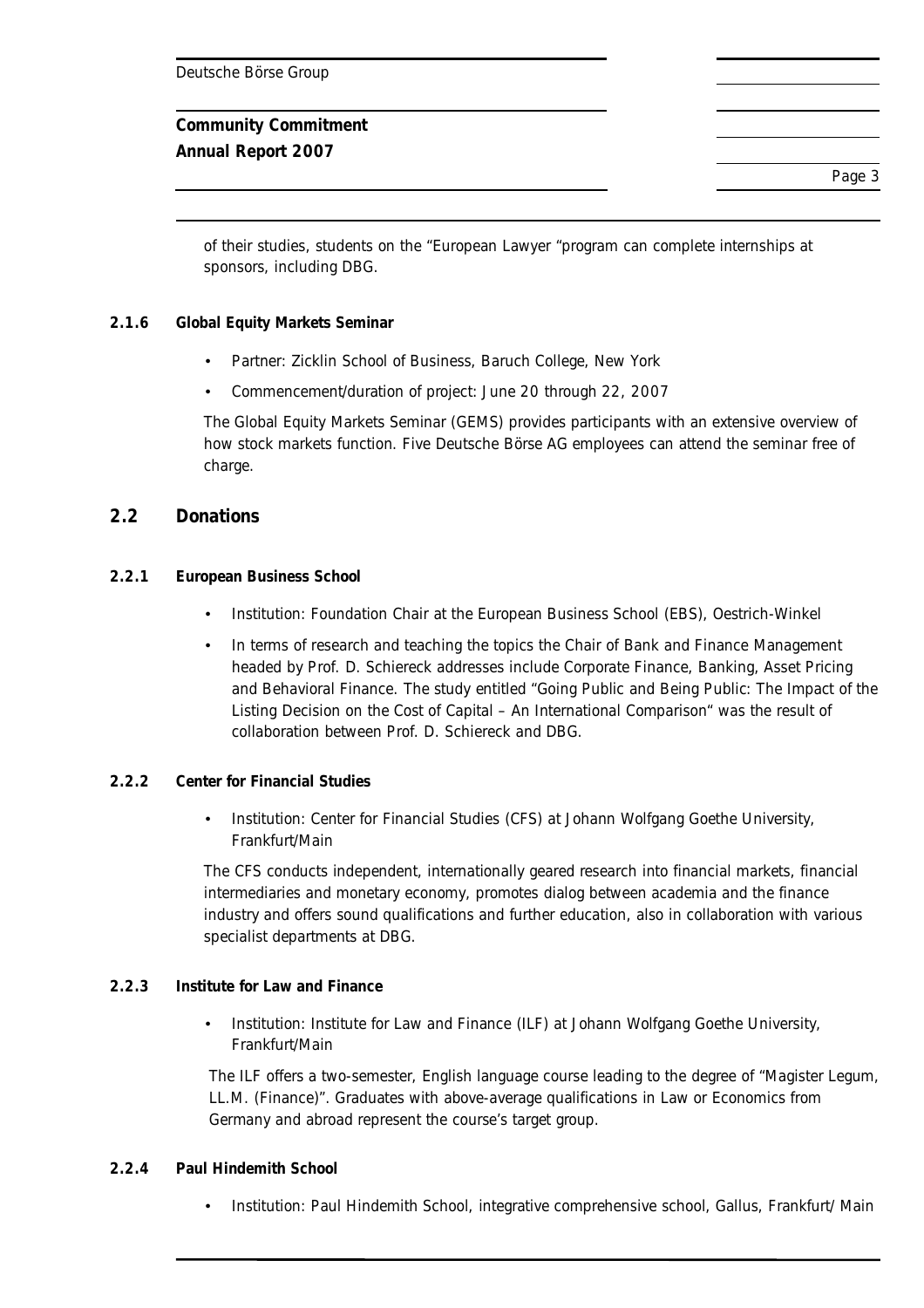# **Community Commitment Annual Report 2007**

Page 4

In preparation for the 2007 Social Day, on which eight DBG employees conducted renovation and design work at Paul Hindemith School, DBG made a single donation for the renovation and treatment of the parquet flooring and the acquisition of new furniture for two common rooms.

#### **2.2.5 Brentano School**

• Institution: Brentano School, primary school, Rödelheim, Frankfurt/Main

DBG made a single donation for the redevelopment of the school yard with the intention of the school providing the children of parents who work full time and who experience a lack of activities in the afternoon with an opportunity to make use of educational facilities outside regular school hours.

# **2.3 Memberships**

# **2.3.1 American Academy**

• Institution: American Academy e. V., Berlin

The American Academy in Berlin is a privately funded, charitable institute for advanced studies, whose aim is to advance relationships between the USA and Germany in the fields of science, art, and society by means of a fellowship program. In 2006 DBG renewed its membership for a further three years through 2009.

#### **2.3.2 DVFA**

• Institution: Deutsche Vereinigung für Finanzanalyse und Asset Management e. V. (DVFA), Dreieich

The DVFA is a renowned educational institute with more than 3,000 graduates, over 1,700 of whom boast a CEFA/CIIA qualification. It provides a leading platform for financial communication and organizes analyst, industry and specialist conferences.

#### **2.3.3 NFTE Deutschland**

• Institution: Network for Teaching Entrepreneurship e. V. (NFTE), Frankfurt/Main

NFTE helps school children in social flashpoints and from structurally weak areas searching in vain for apprenticeships and jobs to develop a new approach and adopt a hands-on attitude. This involves teaching them how to think and act in an entrepreneurial manner and putting it to the test under expert supervision.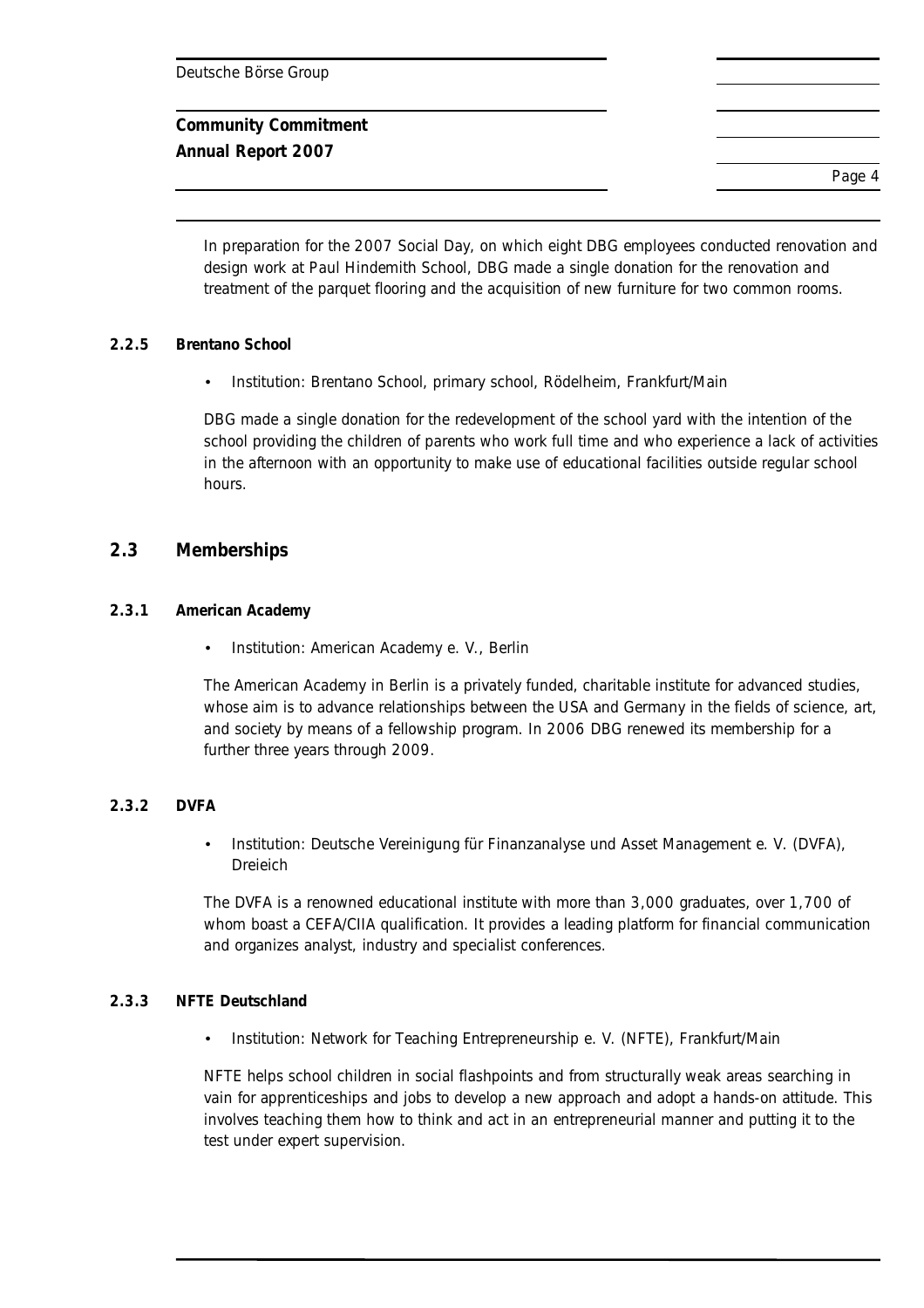# **Community Commitment Annual Report 2007**

Page 5

# **3 Art and Culture**

As part of its promotion of culture DBG supports a wide variety of institutions and projects that explore and present visual art and music.

Contemporary photography forms the focal point of DBG's commitment to art. DBG supports exhibition projects and promotes the development of young photographic artists embarking on their career.

The second focus of our cultural patronage concentrates on classical and contemporary music (primarily jazz), and DBG also supports concerts featuring young musicians.

# **3.1 Sponsoring**

#### **3.1.1 Deutsche Börse Photography Prize**

- Partner: The Photographers' Gallery, London
- Commencement/duration of project: Title sponsoring since 2005

The Photographers' Gallery in London, which was founded in 1976, is one of the most important institutions for contemporary photography in Europe. Since 1996 it has been awarding one of the most renowned photography prizes, and since 2005 under the name "Deutsche Börse Photography Prize". Following its presentation in London, in 2007 the exhibition showcasing the works of the four finalists was also displayed in Altes Postfuhramt in Berlin and at Neue Börse in Frankfurt. Increasing visitor figures each year (in London alone more than 150,000) as well as extensive coverage of the Prize and the exhibitions in the press ensured a great deal of attention. DBG has a permanent seat on the Prize jury.

#### **3.1.2 Night of the Museums**

- Partner: kce-Marketing, Frankfurt/Main
- Commencement/duration of project: Main sponsor since 2002

Every year the Night of the Museums in Frankfurt attracts more than 40,000 visitors to the museums and cultural institutions in and around the city. For the event DBG serves both as the main sponsor, as well as a "museum for one night". Once a year Neue Börse opens its doors to the art loving public. In 2007 the extensive accompanying program featuring live music, guided tours by the artists, and the special attraction of the "African Portrait Studio" led to record visitor figures to Neue Börse of some 2,300.

#### **3.1.3 Focus on Art**

- Partner: Schirn Kunsthalle, Frankfurt/Main
- Commencement/duration of project: Main sponsor since 2007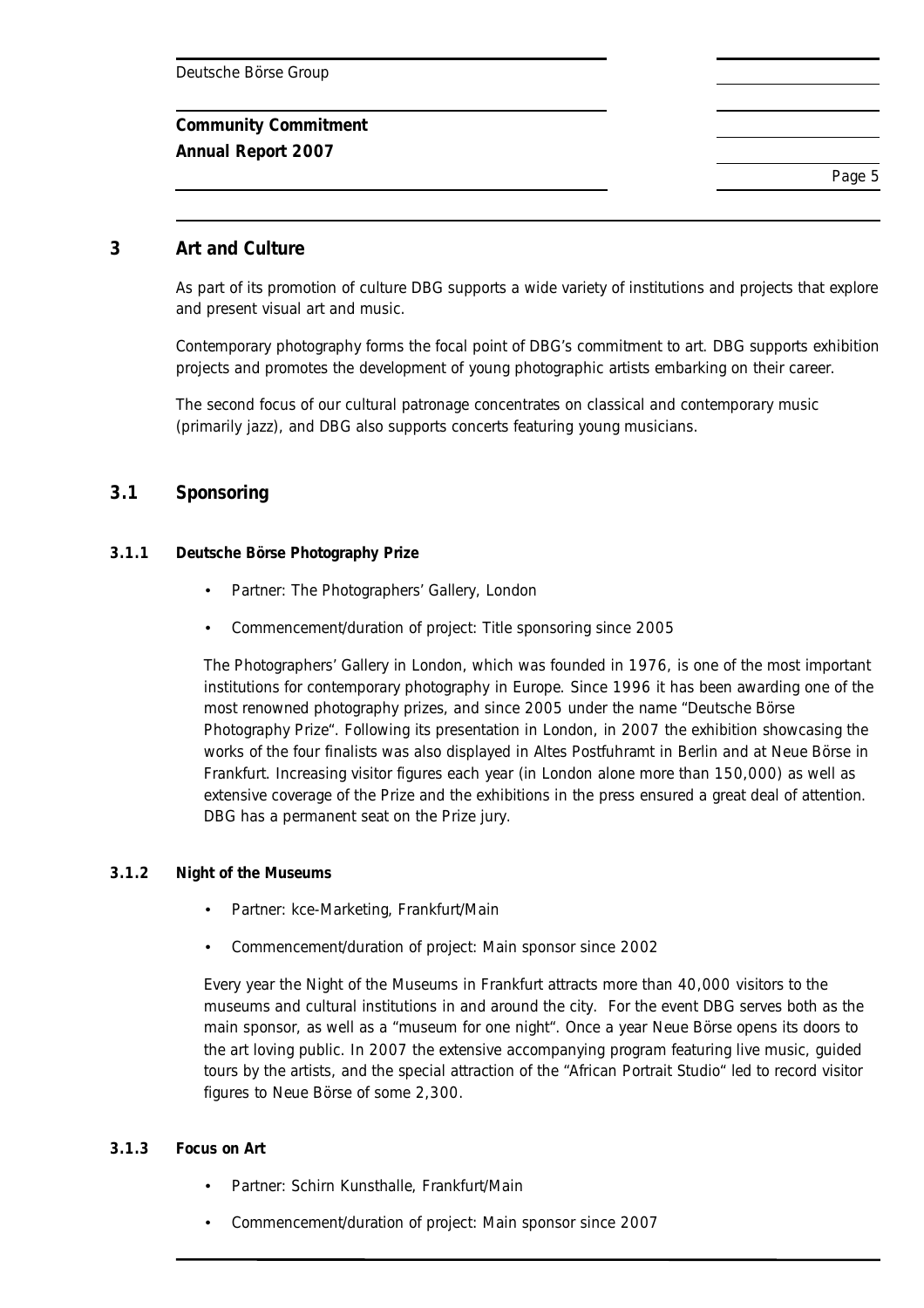# **Community Commitment Annual Report 2007**

Page 6

Schirn Kunsthalle in Frankfurt is a major art institution in the heart of the city that offers an extensive exhibition program devoted to various eras and directions in art. These are accompanied by a wide range of educational events. "Kunst im Fokus", the program devised together with Schirn Kunsthalle gives children and youngsters an opportunity to explore and record the exhibitions there with a camera, process the images, and learn how to improve their interpretation of them. The program encompasses guided tours of Art Collection Deutsche Börse.

#### **3.1.4 Deutsche Börse Jazz Nights**

- Partner: Karsten Jahnke Konzertagentur and Alte Oper Frankfurt
- Commencement/duration of project: Title sponsor since 2003

Deutsche Börse Jazz Nights attract international jazz stars to selected concert halls in major German cities (including Frankfurt/Main, Berlin, Hamburg, Munich, Cologne, and Düsseldorf). DBG invites clients and business partners to the concerts. In 2007 the Deutsche Börse Jazz Nights presented Nils Lundgren and Al Jarreau. That same year the number of tours sponsored was reduced from four to two.

#### **3.1.5 Photomeetings,Luxembourg**

- Partner: Galerie Clairefontaine, Luxembourg
- Commencement/duration of project: Main sponsor since 2005

Photomeetings Luxembourg assembles students, photographers, artists, and experts with a view to exchanging ideas in workshops held over a number of days. The result of these workshops is subsequently presented in a photography exhibition at the Abbaye de Neumünster. In its role as main sponsor, in 2007 Clearstream/DBG primarily supported the event catalog and hosted a gala dinner on the last night, to which 300 guests were invited.

#### **3.1.6 Private Art Kirchberg**

- Partner: nine other companies based in Kirchberg in Luxembourg.
- Commencement/duration of project: Initiator and sponsor since 2006

"Kunst privat!" is a weekend event held annually in the German state of Hesse that gives the general public an opportunity to view private art collections to which they have no access during the rest of the year. Deutsche Börse has been taking part in the event for years now, organizing guided tours of the art collection at Neue Börse. In 2006 it initiated a comparable event entitled "Private Art Kirchberg" in Luxembourg and was able to convince nine other partners – primarily banks – to likewise open their art collection to the public for a weekend. This successful event was held for the second time in September 2007.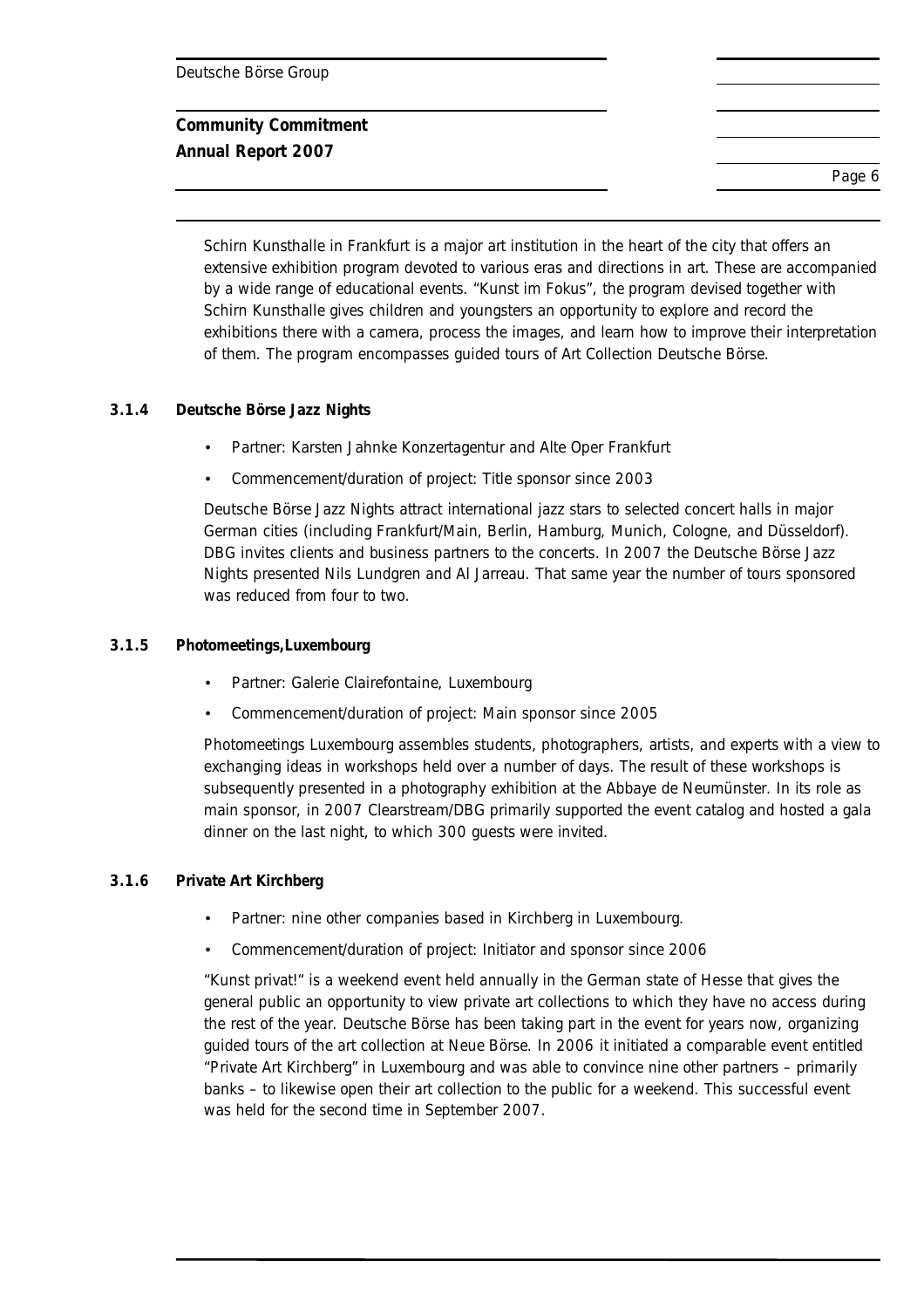**Community Commitment Annual Report 2007** 

Page 7

# **3.2 Donations**

- **3.2.1 Frankfurter Verein für Künstlerhilfe e. V.** 
	- Institution: Frankfurter Verein für Künstlerhilfe e. V.

Frankfurter Verein für Künstlerhilfe e. V. was founded by members of the Lions Club Rhein-Main. It provides young artists with support in the form of single scholarships as they leave higher education and embark on their careers. As part of this support in 2007 DBG awarded two scholarships. Deutsche Börse has been supporting Künstlerhilfe e.V. for several years now and in addition, since late 2007 has been a member of its Board of Trustees, which proposes and ultimately selects those artists that receive support.

# **3.3 Membership**

#### **3.3.1 Arbeitskreis Kultursponsoring**

• Institution: Arbeitskreis Kultursponsoring (AKS) of the Federation of German Industry, Berlin

The AKS is the organization in which the most important German companies in terms of the Sponsoring of art and culture convene to discuss framework conditions, legal stipulations, and opportunities for implementing their ideas. At the members' conventions held twice a year experts present themes relevant to the promotion of art, which are then discussed. DBG has been a member of AKS since 2006.

#### **3.3.2 Museum für Moderne Kunst**

• Institution: Förderverein des Museum für Moderne Kunst (MMK), Frankfurt/Main

Museum für Moderne Kunst is one of the most important contemporary art institutions in Frankfurt. DBG employees can visit the Museum free of charge. In addition, there are regular guided tours of special exhibitions that they can attend.

#### **4 Corporate Affairs**

"Corporate affairs" embraces all DBG activities that serve to support selected economic initiatives and the appropriate positioning of DBG in the national and international financial communities. Promoting Frankfurt as a financial hub and Germany as a financial center plays a special role here.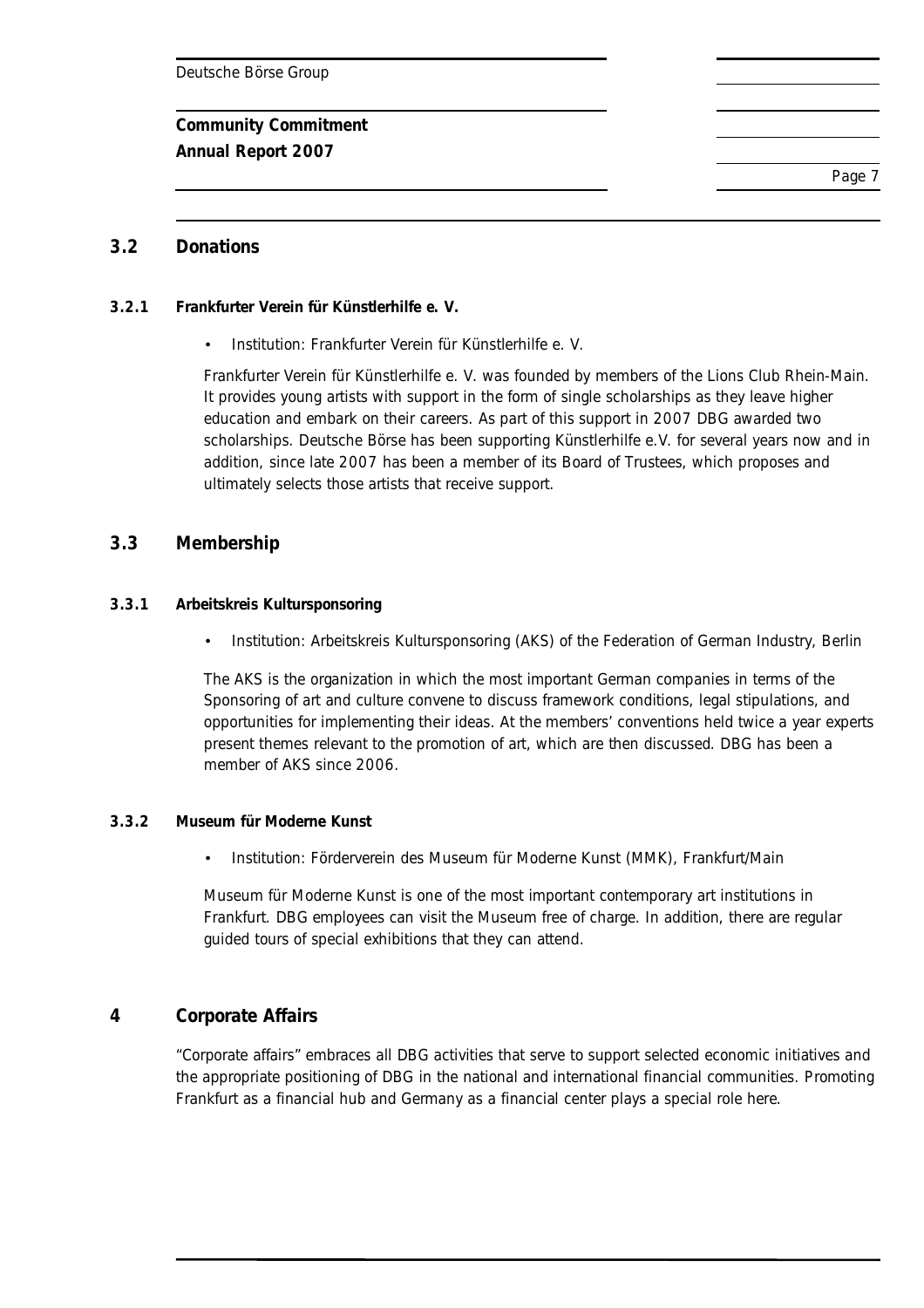# **Community Commitment**

**Annual Report 2007** 

Page 8

# **4.1 Sponsoring**

#### **4.1.1 "Finanzplatz" Gala Dinner**

- Partner: Maleki Group, Frankfurt/Main
- Commencement/duration of project: November 23, 2007

The "Finanzplatz" gala dinner was held on November 23, 2007 as part of the  $10<sup>th</sup>$  Eurofinance Week in Frankfurt. The annual event sees approx. 2,000 guests from the worlds of finance, industry, politics, and science convening in Alte Oper. The "Finanzplatz" gala dinner is one of the highlights of the social calendar in the financial center that is Frankfurt.

#### **4.1.2 FESE Convention**

- Partner: Federation of European Securities Exchanges (FESE), Brussels
- Commencement/duration of project: June 2007

The 11<sup>th</sup> FESE Convention took place on June 26 and 27, 2007 in Brussels. The FESE Convention is an international conference at which representatives of the European capital market discuss and flesh out with government-level representatives important questions relating to exchange regulations.

#### **4.1.3 German Employer Conference**

- Partner: Gesellschaft für Marketing und Service der Deutschen Arbeitgeber (GDA), Berlin
- Commencement/duration of project: December 11, 2007

The 8<sup>th</sup> German Employer Conference took place on December 11, 2007 in Berlin. At the event, which is held once a year by GDA representatives from politics, the economy and industry federations meet to develop prospects for the future of the economy and society.

#### **4.1.4 "Finanzplatz" Report**

- Partner: Deutsches Aktieninstitut e. V. (DAI), Frankfurt/Main
- Commencement/duration of project: 2007 until mid-2008

The DAI is the federation of companies and institutions involved in the German capital market. DBG supports six DAI "Finanzplatz Report" publications that it views as an independent platform for discussion and opinion forming. In 2007 DAI conducted a joint study with DBG of the capital market orientation and financing of small and medium-sized enterprises.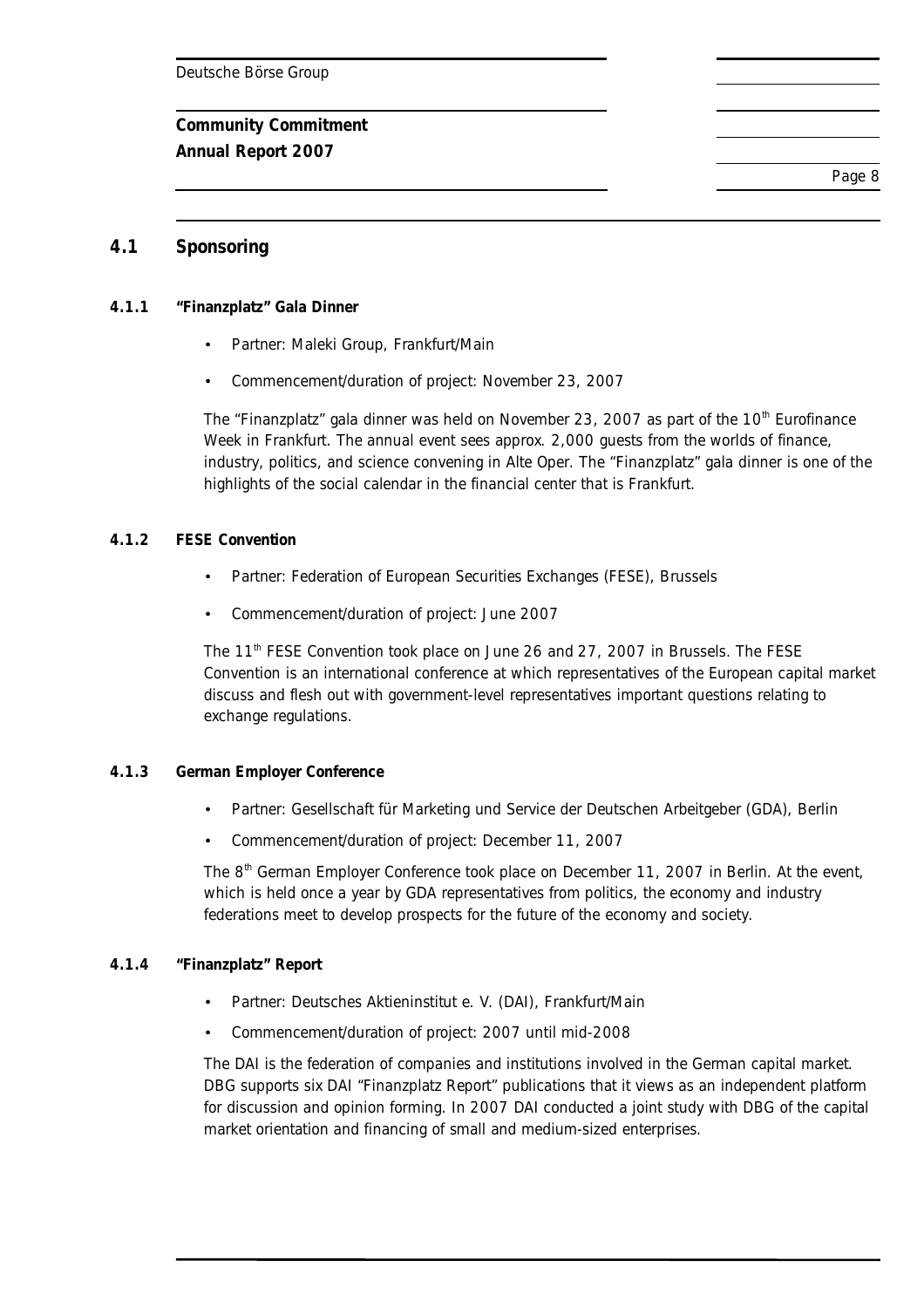# **Community Commitment Annual Report 2007**

Page 9

# **4.2 Donations**

#### **4.2.1 Edmond Israel Foundation**

Institution: Edmond Israel Foundation, Luxembourg

The Edmond Israel Foundation (EIF) is a charitable organization founded in 1990 by Cedel International and headed by Edmond Israel. Its aims are the support and promotion of cultural, scientific, political, and economic life in Europe. Mr. Jeffrey Tessler, CEO of Clearstream International, is Chairman of the EIF. Every year the "Vision for Europe" prize initiated by the EIF is awarded to important persons in recognition of outstanding achievements and contributions to the future of Europe.

#### **4.2.2 Bull and Bear**

• Institution: Zoo, Frankfurt/Main

DBG makes an annual donation to Frankfurt Zoo by adopting a Mishmi Takin bull and a sun bear.

#### **4.3 Membership**

#### **4.3.1 Deutsches Aktieninstitut**

• Institution: Deutsches Aktieninstitut e. V. (DAI)

The DAI, founded in 1953 as the "working group for the promotion of shares", is the federation of companies and institutions involved in the German capital market. As successor to the now disbanded Finanzplatz e. V. it has since 2003 been representing the interests of Germany as a financial center. Its aim is to strengthen Germany's position as a financial services hub in the international arena, to advance the general framework of the capital market, and to improve corporate financing in Germany.

#### **4.3.2 Federation of Securities Exchanges**

• Institution: Federation of European Securities Exchanges (FESE), Brussels

The aim of the FESE is to promote and support the global competitiveness of European exchanges and their general recognition worldwide.

#### **4.3.3 WFE**

• Institution: World Federation of Exchanges (WFE), Paris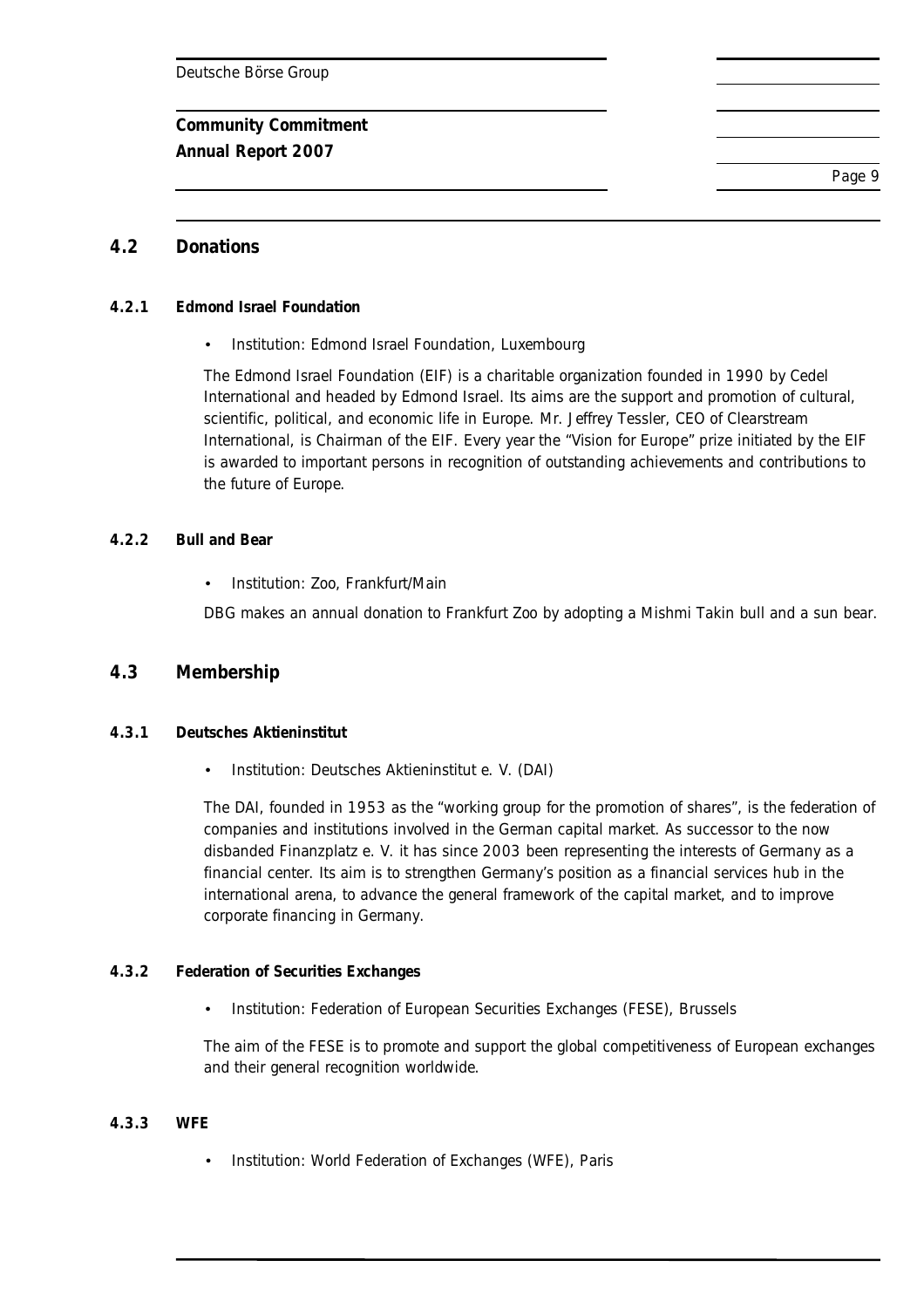**Community Commitment Annual Report 2007** 

Page 10

The WFE is a trade organization for regulated securities and derivatives markets, settlement institutions and related clearing houses, as well as for the various services rendered by these institutions for capital markets.

# **5 Social Affairs**

With regard to social affairs DBG assumes its entrepreneurial and social responsibility as an employer towards social institutions in the form of social activities at its major locations, as well as in regions in need of assistance worldwide. Activities at the Luxembourg branch are selected and implemented in collaboration with the CR team in Frankfurt and the Charity Committee, a group of socially committed DBG employees in Luxembourg.

The focal point of these actions is the financial support of projects that concentrate on promoting the long-term training of young people.

# **5.1 Social Investment**

#### **5.1.1 Social Day, Frankfurt**

• Partner: Malteser Hilfsdienst Frankfurt e. V.

DBG has participated in the "Social Day" initiative since 2004 and has been its main partner since 2006. Social Day involves employees of companies in Frankfurt spending a day working in one or several social establishments in the city, where they carry out important tasks the establishment would otherwise be unable to undertake. In 2007 DBG employees conducted renovation work in three schools and one children's and young people's center in Frankfurt. In addition DBG provided the rooms and catering for the preliminary Social Day meeting.

#### **5.1.2 Social Day, Luxembourg**

• Partner: Charity Committee Luxembourg

2007 marked the second Social Day in Luxembourg. Here DBG employees initiated the Social Day themselves, based on the principle of the one in Frankfurt. 23 employees from Luxembourg helped replace the floor and roof of the SOS Kannerduerf Kannerland.

#### **5.1.3 Engage**

• Partner: "Engage" Group (DBG, Freshfields Bruckhaus Deringer, Linklaters, Citigroup), Frankfurt/Main

Ever since 2005 the "Engage" application training program has been supporting young people on the threshold between school and the world of employment work, thereby attempting to provide support in the integration of young people from migratory backgrounds, helping to prevent them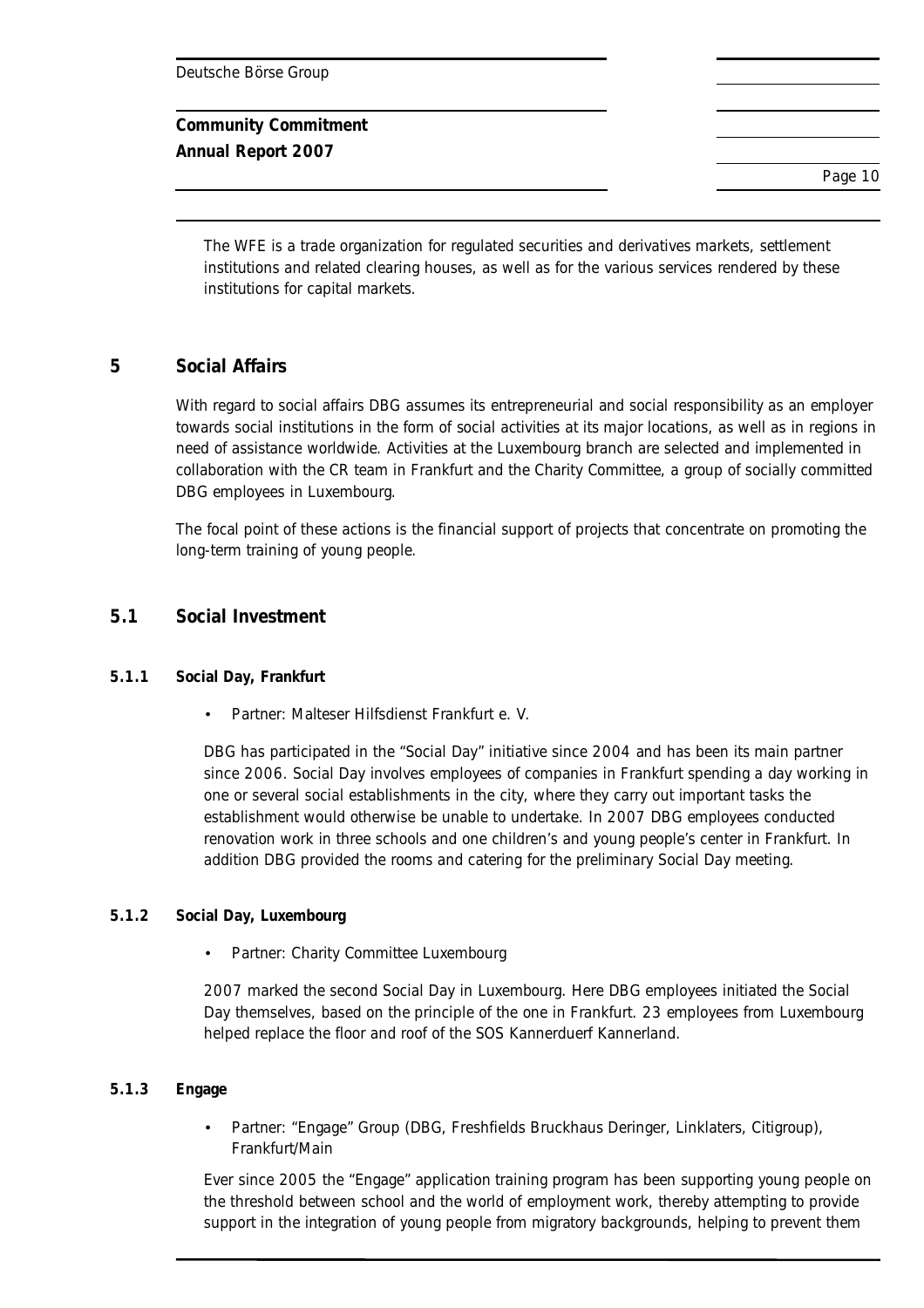**Community Commitment Annual Report 2007** 

Page 11

from youth unemployment. Pupils from commercial and technical vocational schools on their foundation year take part. The companies in the "Engage" group offer the pupils the time, experience and expertise of their employees. The application training consists of two modules, at which volunteers from participating companies offer the young people help in individual sessions designed to improve their chances in the fiercely competitive market. Activities include making an application portfolio, telephone training and interview simulation under as authentic conditions as possible in the companies' offices.

#### **5.1.4 New here**

• Partner: Frankfurt Kinderbüro, Frankfurt/Main

The Frankfurt Kinderbüro welcomes all new born babies in Frankfurt with a special welcome package. This initiative is designed to convey equality of opportunity for all. Every child and every family, independent of nationality and social standing, is welcome in Frankfurt. The welcome package for all new born babies includes a "Welcome Book from the City of Frankfurt" that DBG sponsors.

#### **5.1.5 Market Place for Good Business**

• Partners: Bertelsmann Stiftung, Bürgerinstitut Frankfurt and Deutsche Bank

The market place method brings together non-profit organizations and commercial companies in one place for a few hours. There they conclude "good business deals" with the aim of promoting new social partnerships between non-profit initiatives and companies. Using the market place method DBG has been able to support three projects, namely inviting the voluntary helpers at the Frankfurt municipal library to afternoon tea and an art tour, providing the rooms and catering for the annual conference of the municipal education authority and the catering for all the participants of the annual "Social Day for Boys" in Frankfurt/Main.

# **5.2 Donations**

#### **5.2.1 P.U.L.S.**

• Institution: Hilfe für krebskranke Kinder Frankfurt am Main e. V.

P.U.L.S. is a project that aims to establish a video conference system to integrate terminally ill pupils in the teaching at their local schools. It is designed to give the children and young people suffering from cancer and receiving treatment at the children's cancer clinic in Frankfurt the opportunity to take part in lessons at their local school during what are frequently long periods of hospitalization. DBG supported the project with a single donation.

#### **5.2.2 Kind in Nied**

• Institution: Kind in Nied e. V., Frankfurt/Main